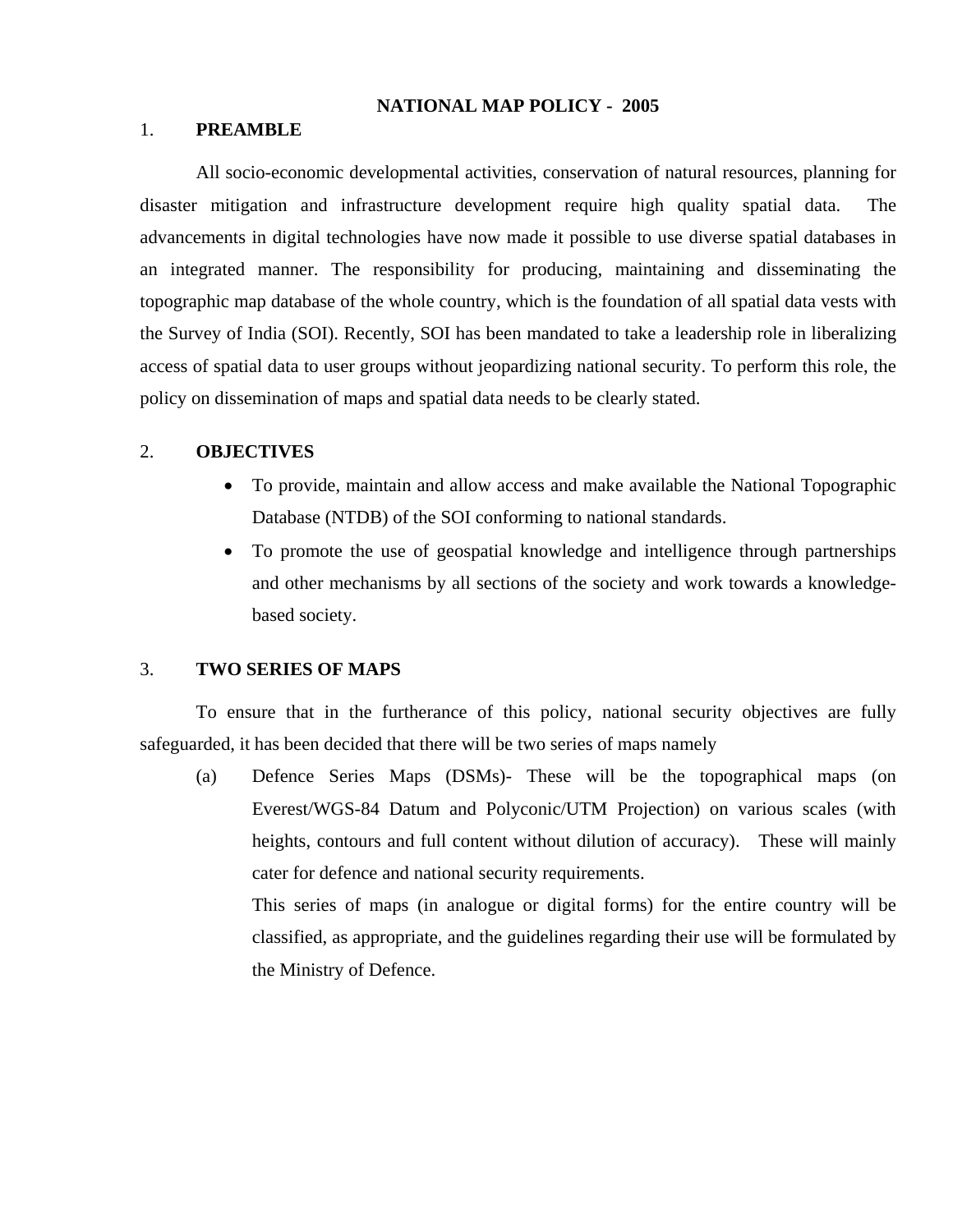(b) Open Series Maps (OSMs) – OSMs will be brought out exclusively by SOI, primarily for supporting development activities in the country. OSMs shall bear different map sheet numbers and will be in UTM Projection on WGS-84 datum. Each of these OSMs (in both hard copy and digital form) will become "Unrestricted" after obtaining a one-time clearance of the Ministry of Defence. The content of the OSMs will be as given in **Annexure 'B'**. SOI will ensure that no civil and military Vulnerable Areas and Vulnerable Points (VA's/VP's) are shown on OSMs.

 The SOI will issue from time to time detailed guidelines regarding all aspects of the OSMs like procedure for access by user agencies, further dissemination/sharing of OSMs amongst user agencies with or without value additions, ways and means of protecting business and commercial interests of SOI in the data and other incidental matters. Users will be allowed to publish maps on hard copy and web with or without GIS database. However, if the international boundary is depicted on the map, certification by SOI will be necessary.

 In addition, the SOI is currently preparing City Maps. These City Maps will be on large scales in WGS-84 datum and in public domain. The contents of such maps will be decided by the SOI in consultation with Ministry of Defence.

#### **4. NATIONAL TOPOGRAPHICAL DATA BASE (NTDB)**

SOI will continue to create, develop and maintain the National Topographical Data Base (NTDB) in analogue and digital forms consisting of following data sets:

- (a) National Spatial Reference Frame,
- (b) National Digital Elevation Model,
- (c) National Topographical Template,
- (d) Administrative Boundaries, and
- (e) Toponomy (place names).

Both the DSMs and OSMs will be derived from the NTDB.

## **5. MAP DISSEMINATION AND USAGE**

 Open Series Maps of scales larger than 1:1 million either in analogue or digital formats can be disseminated by SOI by sale or through an agreement to any agency for specific end use. This transaction will be registered in the Registration database with details of the receiving agency, end use etc.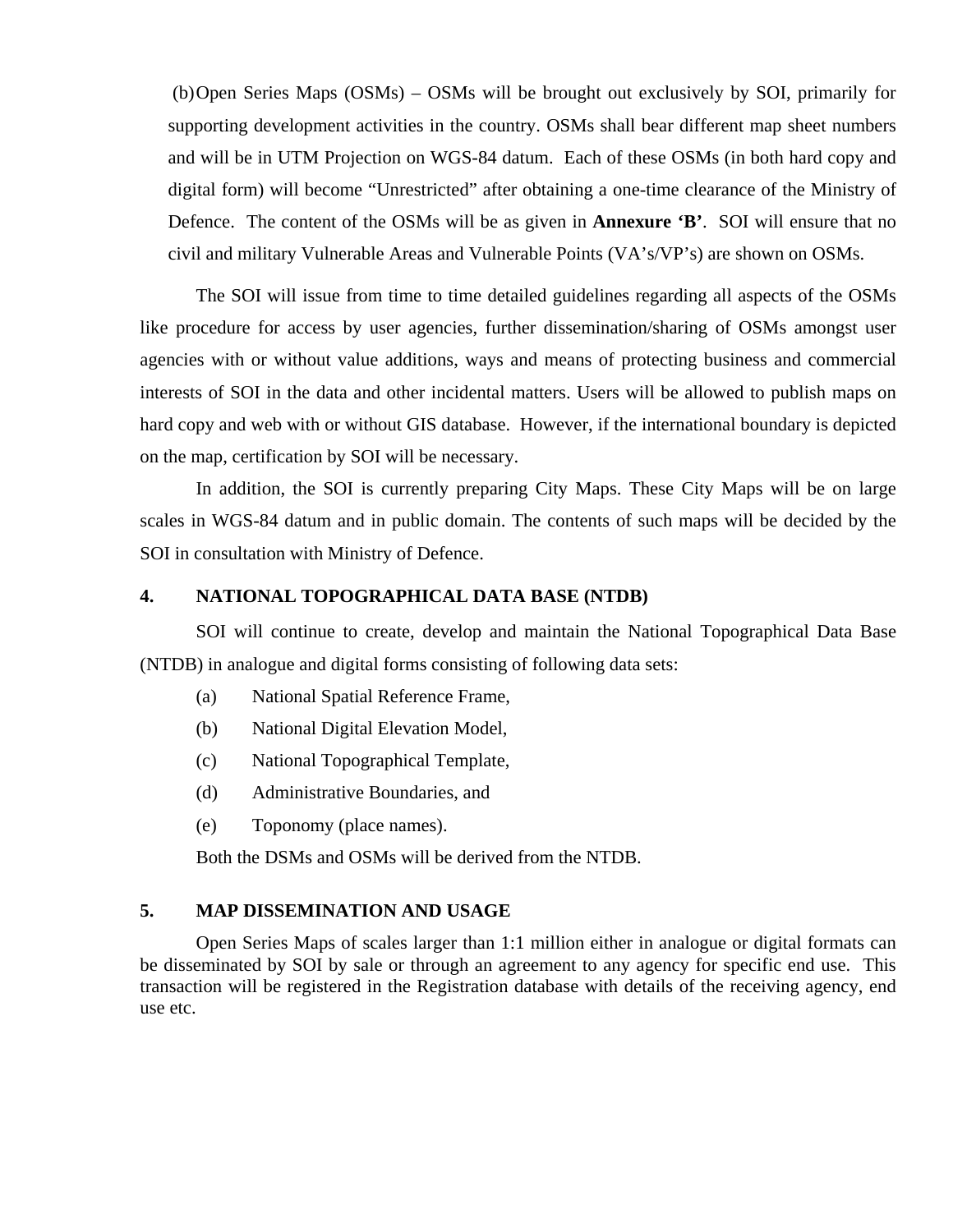- Through the agreement, SOI will allow a user to add value to the maps obtained (either in analogue or digital formats) and prepare his own value-added maps.
- The user should be able to share these maps with others the information of all such sharing will also require to be logged in the Map Transaction Registry.

## **6. APPLICABILITY OF PREVIOUS INSTRUCTIONS:**

The Ministry of Defence has from time to time issued detailed guidelines on various aspects of map access and use. These instructions shall continue to hold good but for the modifications cited herein..